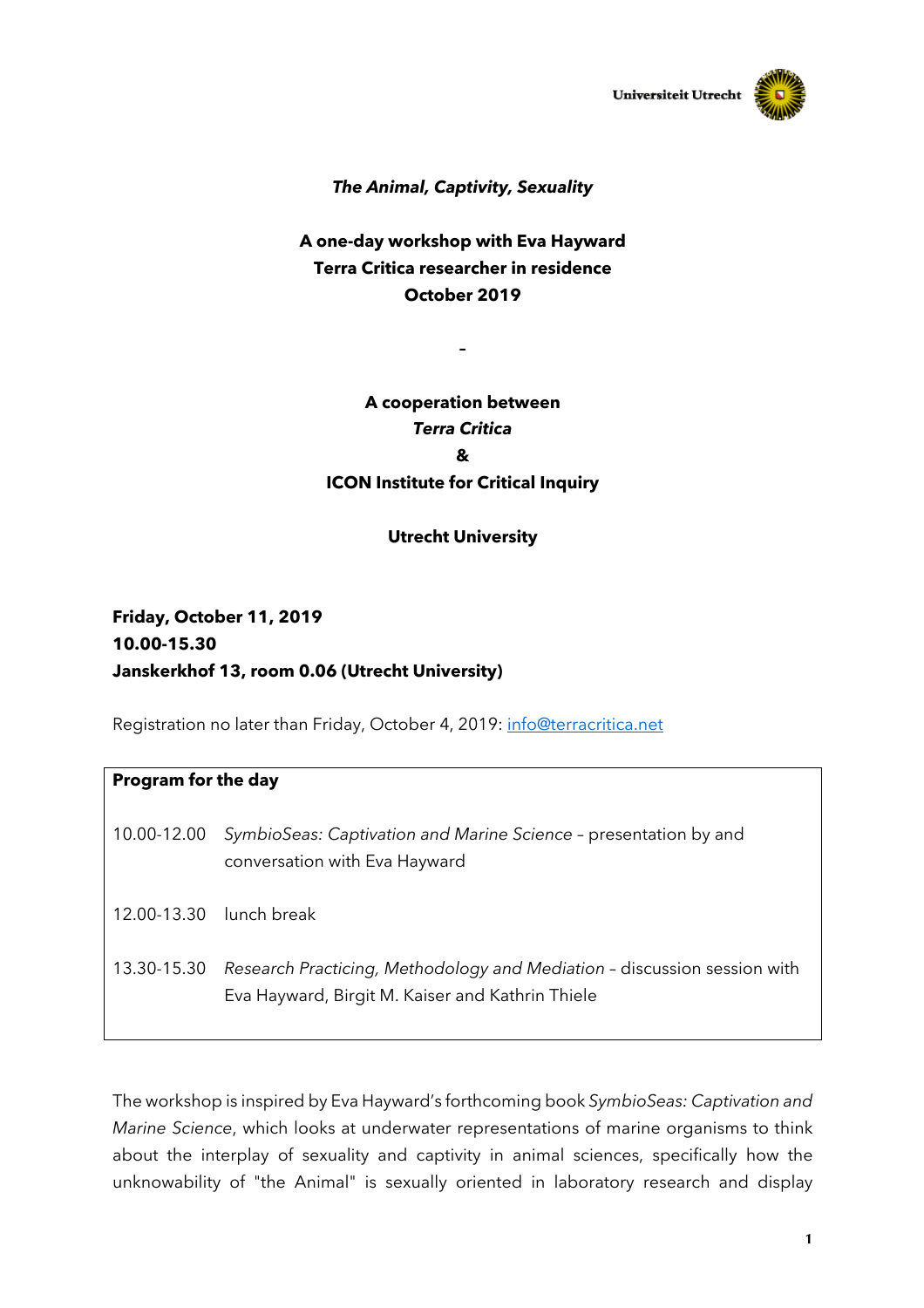

technology. Engaging with Haraway, Lingis, Whitehead, Freud, Lacan and others, Hayward's work discusses scenes of marine animal captivity in aquaria and their representation in photography. "What animal captivity, particularly aquaria, reveals," she argues, "is the role sexuality has in shaping the domain we call 'the Animal.'" (n.p.) This figure of the Animal is at the same time captivated and captivating and as such becomes "a figure for sexuality itself" (n.p.). The sensations this releases, Hayward argues, are also a constitutive force for the foundational human/animal divide (The Human – The Animal), with all its violent consequences of human exceptionalism, ecological destruction and the dehumanization of all those who do not fit the genre of the human as Man. In preparation of the workshop, we will read two chapters of her forthcoming book.

The workshop is the first in a series of annual workshops connected to the new *Terra Critica researcher in residence program*, a collaborative endeavor of *Terra Critica: Interdisciplinary Network of the Critical Humanities* and the Utrecht University *Institute for Cultural Inquiry* (ICON). It strives to offer ample space for discussion to interested PhD and advanced RMA students, including space to explicitly reflect on methodological questions and problems with the participants' own research projects. What are the challenges of method and research design that you encounter? How is the project of the researcher in residence addressing these challenges in their work? What can you learn from their research design and selected conceptual frameworks for your own projects?

#### Preparation and participation

This workshop brings together interested faculty, PhD students and advanced RMA students. For a lively discussion during the workshop, all participants are asked to prepare the assigned readings in advance. All PhD and RMA students are also asked to prepare 1- 2 questions, both in view of the read material and their own research projects. These are to be submitted two days before the workshop (submit to info@terracritica.net).

### Required Readings:

- "Parasitic Waves: An Introduction" and "Captivating." In E. Hayward *SymbioSeas: Captivation and Marine Science* (forthcoming Duke University Press).

Additional contextual reading for the workshop and *Terra Critica*:

- *Symptoms of the Planetary Condition: A Critical Vocabulary*, ed. by M. Bunz, B.M. Kaiser and K. Thiele (esp. Introduction). https://meson.press/books/symptoms-ofthe-planetary-condition/